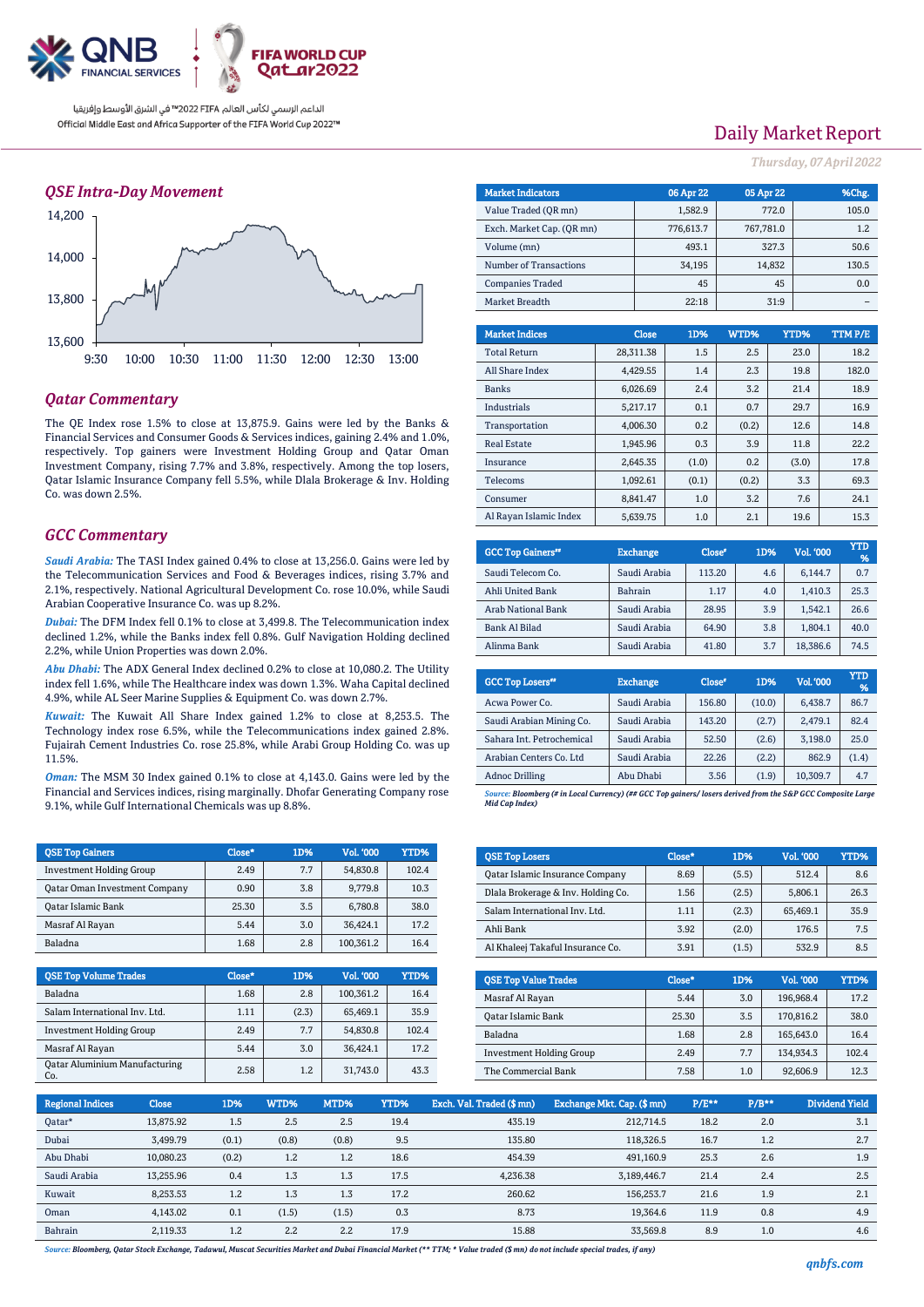

# Daily Market Report

### *Thursday, 07April 2022*

### *Qatar Market Commentary*

- The QE Index rose 1.5% to close at 13,875.9. The Banks & Financial Services and Consumer Goods & Services indices led the gains. The index rose on the back of buying support from GCC and Foreign shareholders despite selling pressure from Qatari and Arab shareholders.
- Investment Holding Group and Qatar Oman Investment Company were the top gainers, rising 7.7% and 3.8%, respectively. Among the top losers, Qatar Islamic Insurance Company fell 5.5%, while Dlala Brokerage & Inv. Holding Co. was down 2.5%.
- Volume of shares traded on Wednesday rose by 50.6% to 493.1mn from 327.3mn on Tuesday. Further, as compared to the 30-day moving average of 302.2mn, volume for the day was 63.2% higher. Baladna and Salam International Inv. Ltd. were the most active stocks, contributing 20.4% and 13.3% to the total volume, respectively.

| <b>Overall Activity</b>        | <b>Buy %*</b> | Sell %*  | Net (OR)        |
|--------------------------------|---------------|----------|-----------------|
| Qatari Individuals             | 38.17%        | 46.74%   | (135,703,211.3) |
| <b>Qatari Institutions</b>     | 15.72%        | 26.66%   | (173,051,141.0) |
| Oatari                         | 53.89%        | 73.40%   | (308,754,352.3) |
| <b>GCC</b> Individuals         | 0.84%         | 0.91%    | (1, 192, 113.4) |
| <b>GCC</b> Institutions        | 4.31%         | 0.74%    | 56,524,181.6    |
| GCC                            | 5.15%         | 1.65%    | 55.332.068.3    |
| Arab Individuals               | 10.82%        | 11.54%   | (11,320,609.2)  |
| <b>Arab Institutions</b>       | $0.00\%$      | $0.00\%$ |                 |
| Arab                           | 10.82%        | 11.54%   | (11,320,609.2)  |
| Foreigners Individuals         | 2.75%         | 3.17%    | (6,597,941.8)   |
| <b>Foreigners Institutions</b> | 27.39%        | 10.25%   | 271,340,835.0   |
| <b>Foreigners</b>              | 30.15%        | 13.42%   | 264,742,893.2   |

*Source: Qatar Stock Exchange (\*as a % of traded value)*

### *Earnings Releases, Global Economic Data and Earnings Calendar*

### Earnings Releases

| Company                                       | <b>Market</b> | Currency   | Revenue<br>(mn)<br>402021 | % Change<br>YoY | <b>Operating Profit</b><br>$(mn)$ 402021 | % Change<br>YoY | <b>Net Profit</b><br>$(mn)$ 402021 | % Change YoY |
|-----------------------------------------------|---------------|------------|---------------------------|-----------------|------------------------------------------|-----------------|------------------------------------|--------------|
| Methaq Takaful Insurance Company              | Abu Dhabi     | <b>AED</b> | 301.6                     | 6.9%            | 202.9                                    | 22.5%           | 7.6                                | $-8.2%$      |
| Abu Dhabi Ports Company                       | Abu Dhabi     | <b>AED</b> | 3.909.7                   | 14.2%           | 1.899.0                                  | 6.6%            | 846.0                              | 114.5%       |
| Abu Dhabi National Co. for Building Materials | Abu Dhabi     | <b>AED</b> | 31.1                      | $-37.7%$        | 0.8                                      | $-77.0%$        | 42.1                               | $-57.3%$     |

*Source: Company data: DFM, ADX, MSM, TASI, BHB. (#Values in Thousands, \*Financial for FY2021)*

#### Global Economic Data

| Date. | <b>Market</b> | <b>Source</b>                | <b>Indicator</b>                    | Period   | <b>Actual</b> | Consensus | <b>Previous</b> |
|-------|---------------|------------------------------|-------------------------------------|----------|---------------|-----------|-----------------|
| 06/04 | <b>US</b>     | Mortgage Bankers Association | <b>MBA Mortgage Applications</b>    | $01-Apr$ | $-6.30%$      | N/A       | $-6.80%$        |
| 06/04 | Germany       | Deutsche Bundesbank          | <b>Factory Orders MoM</b>           | Feb      | $-2.20%$      | $-0.30%$  | 1.80%           |
| 06/04 | Germany       | Markit                       | S&P Global Germany Construction PMI | Mar      | 50.9          | N/A       | 54.9            |
| 06/04 | China         | Markit                       | Caixin China PMI Composite          | Mar      | 43.9          | N/A       | 50.1            |
| 06/04 | China         | Markit                       | Caixin China PMI Services           | Mar      | 42            | 49.7      | 50.2            |
| 06/04 | India         | Markit                       | S&P Global India PMI Composite      | Mar      | 54.3          | N/A       | 53.5            |
| 06/04 | India         | Markit                       | S&P Global India PMI Services       | Mar      | 53.6          | N/A       | 51.8            |

*Source: Bloomberg (s.a. = seasonally adjusted; n.s.a. = non-seasonally adjusted; w.d.a. = working day adjusted)*

### Earnings Calendar

| <b>Tickers</b> | <b>Company Name</b>                           | Date of reporting 1Q2022 results | No. of days remaining | <b>Status</b> |
|----------------|-----------------------------------------------|----------------------------------|-----------------------|---------------|
| <b>ONBK</b>    | ONB Group                                     | 11-Apr-22                        | 4                     | Due           |
| QIBK           | Qatar Islamic Bank                            | 12-Apr-22                        | 5                     | Due           |
| QNCD           | <b>Qatar National Cement Company</b>          | 13-Apr-22                        | 6                     | Due           |
| QFLS           | <b>Qatar Fuel Company</b>                     | 13-Apr-22                        | 6                     | Due           |
| QEWS           | Qatar Electricity & Water Company             | 17-Apr-22                        | 10                    | Due           |
| ABQK           | Ahli Bank                                     | 19-Apr-22                        | 12                    | Due           |
| <b>MKDM</b>    | Mekdam Holding Group                          | 20-Apr-22                        | 13                    | Due           |
| <b>NLCS</b>    | Alijarah Holding                              | 21-Apr-22                        | 14                    | Due           |
| IGRD           | <b>Investment Holding Group</b>               | 25-Apr-22                        | 18                    | Due           |
| QLMI           | QLM Life & Medical Insurance Company          | 25-Apr-22                        | 18                    | Due           |
| <b>MCCS</b>    | Mannai Corporation                            | 26-Apr-22                        | 19                    | Due           |
| <b>VFQS</b>    | Vodafone Qatar                                | 26-Apr-22                        | 19                    | Due           |
| QIMD           | <b>Qatar Industrial Manufacturing Company</b> | 26-Apr-22                        | 19                    | Due           |
| QCFS           | Qatar Cinema & Film Distribution Company      | 27-Apr-22                        | 20                    | Due           |
| <b>AKHI</b>    | Al Khaleej Takaful Insurance Company          | 27-Apr-22                        | 20                    | Due           |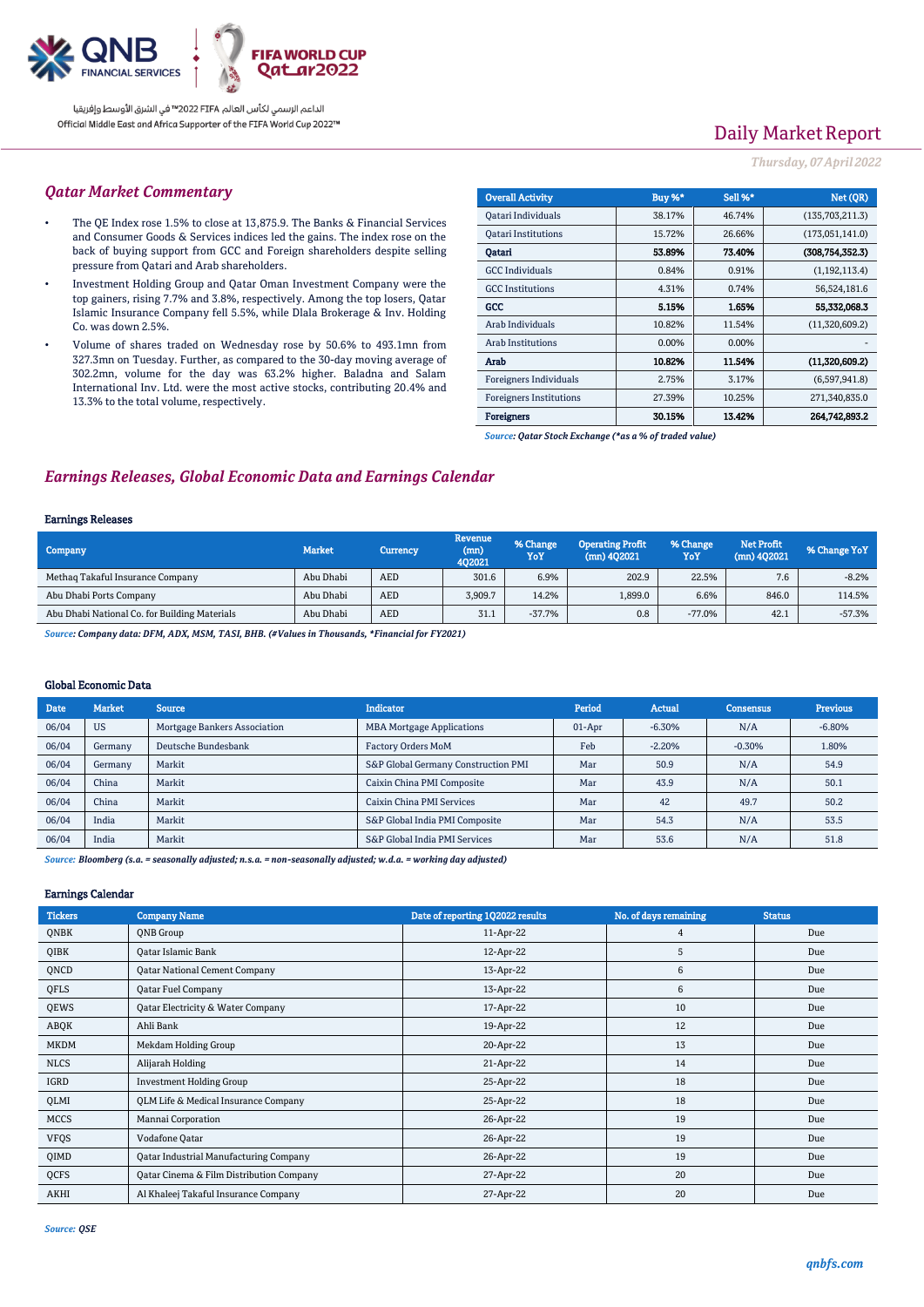

### *Qatar*

- Masraf Al-Rayan to holds its AGM and EGM on April 26 for the year 2021 – Masraf Al-Rayan announces that the General Assembly Meeting AGM and EGM will be held on 26/04/2022, Electronically via Zoom at 09:00 PM. In case of not completing the legal quorum, the second meeting will be held on 27/04/2022, physically at the Ritz Carlton Hotel Doha and Electronically via Zoom as well at 09:00 PM. (QSE)
- Vodafone Qatar to disclose its Q1 financial results on April 26 Vodafone Qatar to disclose its financial statement for the period ending 31st March 2022 on 26/04/2022. (QSE)
- Vodafone Qatar holds its investors relation conference call on April 27 to discuss the financial results – Vodafone Qatar announced that the conference call with the Investors to discuss the financial results for Q1 2022 will be held on 27/04/2022 at 12:00 PM, Doha Time. (QSE)
- Ezdan Holding Group opens nominations for its board membership 2022– Ezdan Holding Group announced the opening of nominees for the board memberships, for the period of 2022 to 2024. Applications will be accepted starting from 10/04/2022 till 02:00 PM of 14/04/2022. (QSE)
- Al Rayan Qatar ETF to disclose its financial statements for the period ending 31 March 2022 on 21 April - Al Rayan Qatar ETF announced that it will disclose its financial statements for the period ending 31 March 2022 on 21 April 2022. (QSE)
- Salam International Board of directors meeting on April 26 Salam International has announced that its Board of Directors will be holding a meeting on 26/04/2022 to discuss the and approve the financial statements for the period ending on 31/03/2022, and to follow up on the implementation of previous resolutions. (QSE)
- Mekdam Holding Group to disclose its Q1 financial result on April 20 Mekdam Holding Group to disclose its financial statement for the period ending 31st March 2022 on 20/04/2022. (QSE)
- Mannai Corporation to disclose its Q1 financial results on April 26 Mannai Corporation to disclose its financial statement for the period ending 31st March 2022 on 26/04/2022. (QSE)
- Mannai Corporation Board of directors meeting to be held on April 26 The Mannai Corporation has announced that its Board of Directors will be holding a meeting on 26/04/2022 to discuss electing the Chairman and Vice-Chairman of the Board and form Board Committees following the election of the new Board by the General Assembly held on the same date, and to review the financial performance and approve the financial statements of the 1st Quarter ending on 31st March 2022. (QSE)
- Widam Food Company the EGM endorses items on its agenda Widam Food Co. announced the results of the EGM. The meeting was held on 06/04/2022 and the following resolutions were approved: 1-The EGM approved the amendment of some articles of the company's Articles of Association in accordance with Law No. (8) of 2021 amending Law No. (11) of 2015 regarding the Commercial Companies Law 2-The EGM Authorized the Chairman and Vice-Chairman of the Board of Directors to sign (one of them solo) the amended Articles of Association of the company before the competent authorities, take all necessary actions in order to implement the decisions of the EGM. (QSE)
- Qatar Islamic Bank signs an agreement Qatar Islamic Bank (QIBK) signed a new Al Dhameen Program Agreement sponsored by Qatar Development Bank. The agreement was signed by Mr. Tarek Fawzi, QIBK's Wholesale Banking Group General Manager and Mr. Khalid Abdulla Al-Mana, Executive Director of Business Finance at Qatar Development Bank. Qatar Development Bank (QDB) announced new updates to Al Dhameen program, for small and medium-sized companies, to encourage partner banks to finance projects, with the aim of attracting promising start-ups and small and medium-sized companies seeking financing to develop their businesses. QDB has announced the launch of a new version of the 'Al Dhameen' program for microenterprises, for the first time in the country, which will contribute to the development of the national business system in terms of access to financing and will also provide new financial channels for guarantees for

# Daily Market Report

#### *Thursday, 07April 2022*

micro-enterprises in co-operation with partner financial institutions. According to the new agreement, SME customers at QIBK can benefit from Al Dhameen Portfolio to obtain financing equivalent to 70% of the value of the project, with a maximum of QR15mn for each project. Small and medium enterprises can also obtain the required financing at competitive financing rates. The agreement also encourages partner banks to expand the process of financing SMEs by providing them with sufficient guarantees through the "Al Dhameen" Program. (QSE)

- Dlala Brokerage and Investment Holding Co. discloses the judgment in the lawsuit for one of the subsidiaries – Dlala Brokerage and Investment Holding Co. disclosed the judgment in lawsuit no 5638 A preliminary ruling was issued in favor of Dlala Brokerage Company, a subsidiary of Dlala Brokerage and Investment Holding Company, which states the following: 1. Obligatorily the defendant to pay the plaintiff company an amount of (2,961,611) two million nine hundred and sixty-one thousand six hundred and eleven Qatari Riyals which is the remaining indebtedness owed to the plaintiff company. 2. Obligatorily the defendant to pay the plaintiff company an amount of (300,000) three hundred thousand Riyals as compensation for the damage and obligated him to pay the expenses. (QSE)
- Minister: Qatar confidently advancing to achieve QNV 2030 Under the patronage and in the presence of Minister of Commerce and Industry HE Sheikh Mohammed bin Hamad bin Qassim Al Thani, the Ministry of Commerce and Industry organized today its annual ceremony, under the theme '2021's Harvest'. The event was organized to celebrate the Ministry's achievements in 2021, to shed light on priorities and upcoming projects for 2022, as well as to recognize the Ministry's employees across all administrative units. The ceremony was attended by the Ministry's senior officials and heads of departments, as well as a large number of employees. The annual event aims to foster cooperation between the senior leadership and employees, enhancing loyalty and teamwork in the workplace, as well as highlighting the achievements of the Ministry's various administrative units. During his speech, the Minister of Commerce and Industry stressed the importance of this annual meeting, as it highlights key achievements and future projects, and honors the Ministry's dedicated team. He added that Qatar continues to confidently advance towards the realization of Qatar National Vision (QNV) 2030, in line with the aims set out by Amir HH Sheikh Tamim bin Hamad Al Thani. This includes a commitment to excellence in all fields, and to establishing a development trajectory that consolidates Qatar as a regional leader in the economic, trade, and investment fields. (Peninsula Qatar)
- QCB issues T-Bills worth QR600mn for April Qatar Central Bank (QCB) on Wednesday issued treasury bills (T-Bills) for April, for three, six and nine months, with a value of QR600mn. In a statement on its website, QCB said that the treasury bills were distributed as follows: QR300mn for three months at an interest rate of 0.75%, QR200mn for six months at an interest rate of 1.00%, and QR100mn for nine months at an interest rate of 1.15%. This issuance is part of a series of issues executed by Qatar Central Bank on behalf of the Government of Qatar and in accordance with the schedule prepared by both Qatar Central Bank and the Ministry of Finance. Treasury bills are issued through an auction for banks operating in Qatar. (Qatar Tribune)
- Uber Qatar explores launch of bus-booking, carpooling services during FIFA World Cup - Uber Qatar is currently exploring the launch of its Uber Bus and UberPool services to accommodate the influx of riders across the country during the upcoming FIFA World Cup 2022, Country Manager of Uber Qatar Nasser Al Sharshani has said. Speaking at the Smart City Expo Doha 2022 recently, Al Sharshani said the ride-hailing company - dubbed as the largest mobility platform in the world – has been exploring the launch of new products as part of its short-term and long-term plans in the Qatari market. "We're currently discussing and exploring launching a couple of products during the World Cup, such as the Uber Bus and UberPool, where we are encouraging transport efficiency through mass transportation and shared transportation. This is in the short-term. When it comes to the long-term, launching Uber-Green or transition to electric vehicles (EVs) is definitely one of the key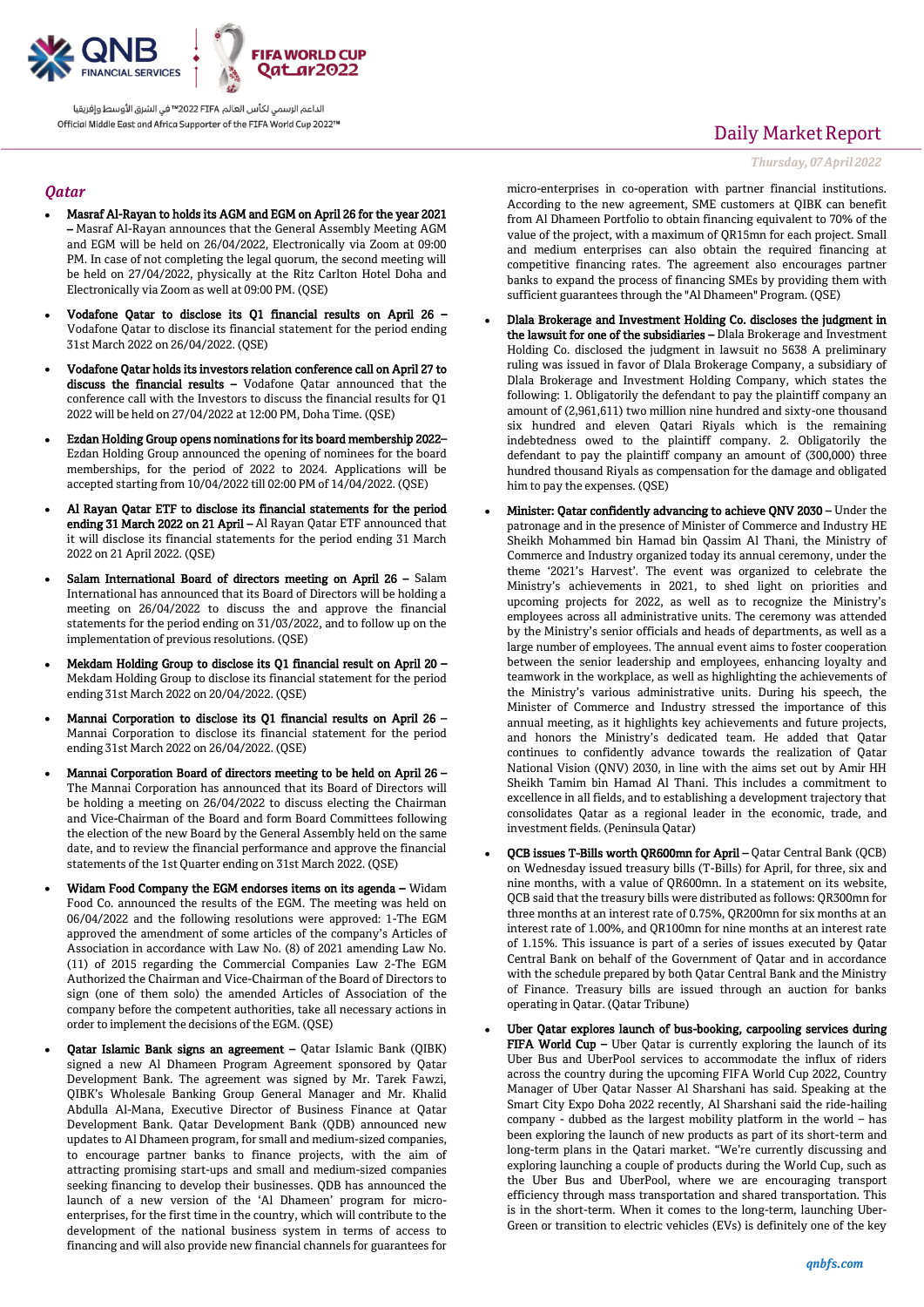

# Daily Market Report

*Thursday, 07April 2022*

objectives that we are exploring with key stakeholders here," Al Sharshani said. (Peninsula Qatar)

- High energy prices set to boost Qatar's energy sector says report Qatar's energy sector is likely to receive a boost in the short, medium and long term from the Ukraine war, thanks to higher energy prices and with several European countries in talks with Qatar over new gas supply deals, FocusEconomics has said in a report released recently. The economy recorded a mild expansion in the fourth quarter of 2021, the report said citing recent data. The non-energy sector drove the reading, buoyed by the easing of restrictions, with the transport and hospitality subsectors growing by double digits. Meanwhile, the energy sector recorded softer growth. Turning to the first quarter of 2022, the report said, January saw a slight lull in non-energy activity due to surging COVID-19 cases, although momentum seemed to recover in February according to PMI data as caseloads fell. Moreover, a further rollback of COVID-19 restrictions from mid-March should have aided non-energy activity at the end of the quarter. (Qatar Tribune)
- Ooredoo Money bags MoneyGram award Ooredoo, Qatar's leading provider of ICT services, has announced its digital financial service Ooredoo Money has been honored by its partner MoneyGram. Ooredoo Money has once again-for the third consecutive year been named "Partner of The Year" by MoneyGram. The award recipient is selected from among its top performing partners globally at the end of the year. The accolade recognizes Ooredoo Money's delivery of strong growth over the past three years, and its status as the leading financial lifestyle app in Qatar. The MoneyGram regional team presented senior representatives of Ooredoo Money with the prestigious award at a ceremony held at Ooredoo Tower, West Bay, on 29 March 2022. (Peninsula Qatar)
- Qatari official: Visit to Seattle highlights deep economic ties The US-Qatar Business Council (USQBC), in partnership with Greater Seattle Partners, District Export Council, and World Trade Center Seattle, has organized a business visit to Seattle, Washington to engage with key policy makers and the local business community to expand and enhance economic partnerships between the State of Qatar and the State of Washington. The business visit featured the following representatives: Mansoor al-Sulaitin, Consul General of Qatar; Fahad al-Dosari, Qatar Commercial Attaché to the US, and Mohamed Barakat, USQBC managing director and treasurer of the board of directors; Josh Davis, vice president Global Trade and Investment, Greater Seattle Partners, and David Woodward, chair, Washington District Export Council. During the 'Business Seminar & Breakfast' hosted by USQBC at the World Trade Center Seattle, participants were able to network, learn, and explore business opportunities between Washington and Qatar. This was followed by a business lunch hosted by Greater Seattle Partners, which was attended by key representatives of Washington State's business and policy communities. (Gulf Times)
- MOCI aims development trajectory to consolidate Qatar as a regional leader in the economic, trade, investment fields – The Ministry of Commerce and Industry has organized its annual ceremony, under the theme '2021's Harvest', shedding light on priorities and upcoming projects for 2022, as well as to recognize the ministry's employees across all administrative units. During the meeting, HE Sheikh Mohamed bin Hamad bin Qassim al-Thani, the Minister of Commerce and Industry, said the country continues to confidently advance towards the realization of the Qatar National Vision 2030. "This includes a commitment to excellence in all fields, and to establishing a development trajectory that consolidates Qatar as a regional leader in the economic, trade and investment fields," he said. In this regard, he said the ministry contributed to the implementation of a comprehensive economic program that successfully consolidated the national economy, in alignment with the Qatar National Development Strategy 2018-2022 priorities. (Gulf Times)
- Ahlibank, QDB sign enhanced 'Al-Dhameen' program to support SMEs, MSMEs – Ahlibank and Qatar Development Bank (QDB) have signed the enhanced Al-Dhameen Program agreement to support small and medium enterprises (SMEs) and micro-enterprises in Qatar. Ahlibank's SME customers will benefit from the program, which will enable them to

access financing solutions while benefiting with up to 100% guarantee from QDB. The enhanced Al Dhameen Program aims at attracting promising start-ups and SMEs seeking financing to develop their businesses which will contribute to the development of the national business system. (Gulf Times)

### *International*

- Fed officials to take cleaver to balance sheet; 'many' back big rate hikes Federal Reserve officials in March "generally agreed" to cut up to \$95bn a month from the central bank's asset holdings as another tool in the fight against surging inflation, even as the war in Ukraine tempered the first US interest rate increase. Minutes of the Fed's March 15-16 meeting showed deepening concern among policymakers that inflation had broadened through the economy, which convinced them to not only raise the target policy rate by a quarter of a percentage point from its near-zero level but also to "expeditiously" push it to a "neutral posture," estimated to be around 2.4%. "Many" Fed officials said they were prepared to raise rates in half-percentage-point increments in coming policy meetings to try to bring prices under control, even though the rising risks tied to the Ukraine war held them to the standard hike in March, according to the minutes, which were released on Wednesday. However, they also moved forward with plans to pull out of key financial markets that have been benefiting from massive Fed support since March of 2020, when the coronavirus pandemic prompted the central bank to buy trillions of dollars in Treasury bonds and mortgage-backed securities (MBS). After months of debate, policymakers rallied around a plan to reduce the Fed's holdings of Treasury bonds as soon as next month by up to \$60bn per month and its MBS holdings by up to \$35bn per month, with the amounts phased in over three months or slightly longer, the minutes said. The pace of the planned balance-sheet rundown, which should have the effect of increasing long-term interest rates, is nearly double that of the Fed's "quantitative tightening" from 2017 to 2019 and could also include outright sales of MBS down the road, said the minutes. "All participants agreed that elevated inflation and tight labor market conditions warranted commencement of balance sheet runoff." The details of the balance sheet program included in the minutes are in line with analysts' expectations and pave the way for it to be set in motion after the Fed's May 3-4 policy meeting. The Fed unveiled its bond-buying program in the spring of 2020, swelling its holdings of Treasuries and MBS from \$3.8tn to \$8.5tn. Yields on US Treasury securities ticked higher after the release of the minutes, with the 10-year note yield climbing to 2.6%, while the dollar rose to its highest level since late May against a basket of currencies. Major US stock indexes closed the session sharply lower. "I don't think there's anything material that would garner a change in sentiment, as opposed to yesterday where there was a real change and I think it really spooked investors," said Alan Lancz, president of Alan B. Lancz and Associates in Toledo, Ohio, referring to comments made by Fed Governor Lael Brainard on Tuesday. Brainard told a Minneapolis Fed conference that she expected a combination of interest rate increases and a rapid balance sheet runoff to bring US monetary policy to a "more neutral position" later this year, with further tightening to follow as needed. (Reuters)
- Survey: UK households' financial situation worst since Q2 2020 British households' financial situation is now the most precarious since the depths of the COVID-19 pandemic in the second quarter of 2020, due to a surging cost of living, a survey showed on Wednesday. Pensions company Scottish Widows, part of Lloyds Banking Group, said 60% of households had been unable to save more during the pandemic, and that those households which had savings were now running them down at the fastest rate in nine years. "Over 70% of households will need to eat into their savings in the next 12 months in order to meet their growing expenses," Emma Watkins, a managing director at Scottish Widows, said. British consumer price inflation hit a 30-year high of 6.2% in February and the government's budget watchdog forecasts it will peak at a 40-year high of 8.7% towards the end of this year, due to surging energy costs and broader price rises. The budget watchdog also said the fall in real incomes would be the greatest since records began in 1956 as wages failed to keep pace with prices. Polling company Ipsos MORI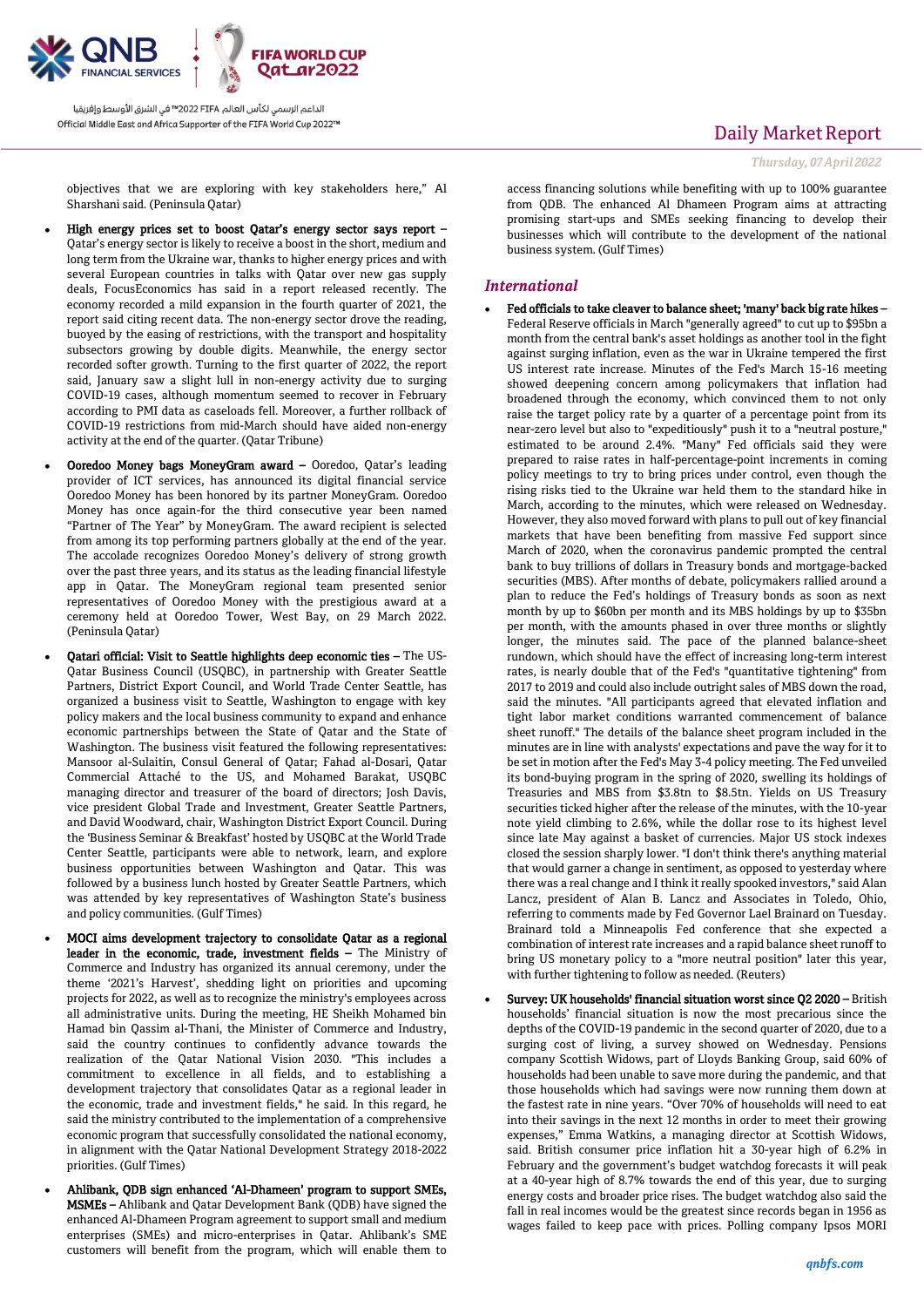

# Daily Market Report

*Thursday, 07April 2022*

surveyed 4,500 people aged 18-64 between Jan. 27 and March 8 for Scottish Widows. (Reuters)

- China issues draft financial stability law to prevent systemic risks China on Wednesday issued a draft law on financial stability in a bid to further strengthen safety nets to prevent systemic financial risks in the world's second biggest economy. China will establish a financial stability protection fund to beef up its ability to cope with major financial risks and set up a comprehensive cross-agency mechanism for risk detection and disposal, the central bank said. "In the face of complex economic and financial situations at both home and abroad, it is necessary to proactively set up an authoritative and efficient system to prevent, resolve financial risks, and prepare for rainy days," the People's Bank of China (PBOC) said in a statement on its website. China's economy is slowing amid resurgence in COVID-19 cases, a sluggish property market, and the fallout from the Ukraine crisis, straining the finances of already heavily indebted local governments. China's financial stability fund, to be used to tackle major systemic risks, would be financed by the country's financial institutions and financial infrastructure operators. The PBOC can also provide liquidity support to the fund when needed, according to the draft law. However, financial institutions and their major shareholders must rescue themselves first, before seeking external help, to minimize reliance on public money, the PBOC said. Meanwhile, the risk-disposal mechanism, to be headed by the finance committee of China's State Council, or cabinet, puts more onus on financial institutions, local governments, and financial regulators to head off financial risks. Mismanagement at financial institutions, and misuse of capital by their shareholders contributed largely to financial risks in the past, the PBOC said. The draft law, which seeks public opinions, was jointly published by seven government agencies, including the PBOC, the finance ministry, and China's banking, securities, and foreign exchange regulators. (Reuters)
- IMF cuts Japan's growth forecast on hit from Ukraine war fallout The International Monetary Fund (IMF) cut Japan's economic growth forecast on Thursday and urged policymakers to consider preparing a contingency plan in case the Ukraine crisis derails a fragile recovery. While rising commodity costs could push up inflation, the Bank of Japan (BOJ) must maintain ultra-easy policy for a prolonged period to sustainably hit its 2% inflation target, the IMF said in a staff report after its article 4 policy consultations with Japan. "Escalation of the Ukraine conflict poses significant downside risks to the Japanese economy," the IMF said, pointing to the potential hit to trade and noting that rising commodity prices could stifle domestic demand. "In view of elevated uncertainty including from the pandemic and the conflict in Ukraine, the authorities could consider preparing a contingency plan that is readily implementable" in case its economy faces a severe shock, it said. The IMF said it now expects Japan's economy to grow 2.4% this year, lower than a projection for 3.3% expansion made in January, due to an expected contraction in the first quarter and the spillover effects of the Ukraine war. Domestic demand will likely slow from surging commodity prices, while geo-political tensions and a sharper-than-expected slowdown in China's growth were risks to exports, it said. On prices, the IMF said Japan will likely see inflation momentum pick up on higher commodity prices, and an expected rebound in consumption as coronavirus infection cases fall. "A prolonged period of monetary policy accommodation will be required," however, as headline consumer inflation is expected to stay at 1.0% this year, it said. The IMF repeated its recommendation for the BOJ to make its policy more sustainable, such as by steepening the yield curve by targeting a shorter maturity than the current 10-year yield. The BOJ said it saw no need to adjust its current framework and "expressed concern" over the IMF's recommendation to shorten the yield curve target, according to the staff report. Under a policy dubbed yield curve control (YCC), the BOJ guides short-term interest rates at -0.1% and the 10-year government bond yield around 0%. The 10-year yield cap has been criticized by some analysts for flattening the yield curve and crushing the margin of financial institutions. The IMF released the final version of its article 4 staff report, signed off by its executive board, after issuing a preliminary finding in January. (Reuters)

### *Regional*

- GCC 'green finance' sector has potential to unlock \$2tn GDP, over 1mn jobs - GCC governments have the potential to unlock \$2tn in cumulative GDP (gross domestic product) contribution and more than one million jobs in addition to foreign direct investment in sustainable industries through green finance, experts said. While no commonly agreed definition exists, basically "green finance" is used to label the two-way interaction between finance and the environment. The aim is to use the investment to mitigate and manage environmental risks, while aiding the transition to a sustainable, low carbon global economy, according to green finance pundits. (Bloomberg)
- Coca-Cola bottlers in 4 GCC countries certified as great place to work Gulf Coca-Cola Beverages said that Coca-Cola's bottlers in UAE, Bahrain, Qatar and Oman have been certified as a Great Place to Work in all four countries, with the UAE placed in the top 15% of large companies for the 2021-22 rankings. Ranking 17th on the list the UAE entity, Coca-Cola Al Ahlia Beverages Company (CCABC) was one of 125 organizations in UAE, seven in Bahrain, 23 in Qatar and four in Oman to be certified. The certification was received after a thorough and independent analysis conducted by Great Place to Work® Middle East, and results were based on direct feedback from employees, provided as part of an extensive and anonymous survey about the workplace experience. (Zawya)
- Abu Dhabi's non-oil GDP grows by 4.1% Abu Dhabi's non-oil real gross domestic product (GDP) grew by 4.1% in 2021 as the economy rebounded on the back of strong domestic demand. Overall, the emirate's GDP at constant prices expanded by 1.9 % during the year, the Statistics Centre – Abu Dhabi (SCAD) said. As of 2021, the emirate's real GDP value was worth 1tn Dirhams (\$272bn). The growth in the non-oil economy was led by the agriculture, forestry and fishing sector, where activity accelerated by 23.1%, followed by manufacturing, which grew by 21.7%. (Zawya)
- UAE consumer prices accelerate; economic growth to hit 4.2% in 2022 The prices of consumer goods and services in the UAE accelerated in the past few months and continue to face upward risks this year due to the Russia-Ukraine crisis, but the economy is poised to improve further, according to a new report. The headline consumer price index (CPI) inflation stood at 3.3% in the first quarter of 2022 after reaching 2.3% in the last quarter of 2021, and could average around 2.7% for the whole year, the UAE Central Bank said in its latest quarterly review. The real gross domestic product (GDP), a measure of goods and services produced by a nation, grew 2.3% during 2021 and is on track to hit 4.2% this year. Conditions are also looking positive on the labor front, with the employment rate rising by 3.1% YoY in December 2021 and average salary rising by 7.8%. According to the central bank, the main drivers for inflation this year would be the increase in energy prices, imported inflation and rising wages, although housing rents are expected to continue their decline. (Zawya)
- Dubai utility DEWA to raise \$6.1bn in biggest Gulf IPO since 2019 Dubai Electricity and Water Authority (DEWA) is set to raise 22.32bn Dirhams (\$6.1bn) after pricing its initial public offering at the top of the range on Wednesday, in the Gulf's biggest IPO since Saudi Aramco's record deal in 2019. DEWA will add to growing volume from issuers in the Gulf, where \$3.5bn has been raised from IPOs this year, data from Refinitiv shows, exceeding European listings even as global markets remain volatile after Russia's invasion of Ukraine. Dubai's deputy ruler and finance minister Sheikh Maktoum Bin Mohammed said in a tweet that DEWA had attracted 315bn Dirhams of demand for the IPO, with buyers including sovereign wealth funds, private fund and 65,000 individual investors. State utility DEWA had set an indicative price range of 2.25 Dirhams to 2.48 Dirhams, with the top level expected to raise 22.32bn dirhams for the Dubai government.(Reuters)
- Oman's revenues surge by 75% Oman's total revenues surged ahead by 75.6% to around OMR1.918bn at the end of February 2022 over the revenue collected in the corresponding period in 2021.This was unveiled by the Financial Economic Bulletin (FEB) issued by the Ministry of Finance, which attributed the high surplus to a surge in oil price averaging \$81 a barrel, and also increased oil production even as the gas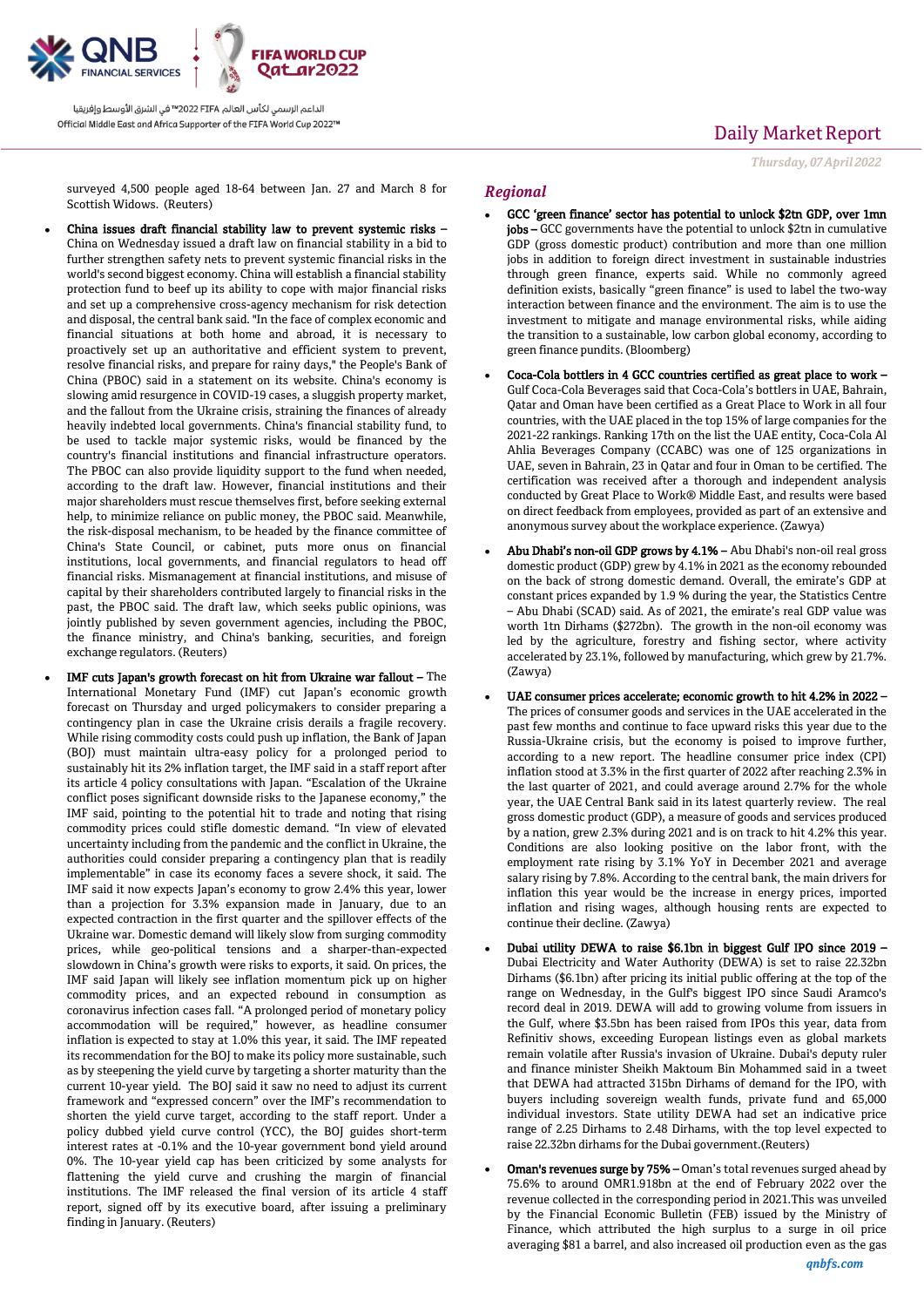

revenues touched OMR509mn. Higher collections from Value -Added Tax (VAT) and other fees contributed to raise the revenues by 29.6% at the end of February 2022 over the corresponding period in 2021, according to the FEB. Public spending at the end of February 2022 was around OMR1.707bn and this was driven by a rise in the repayment of loan interests, total investment expenditures (development and capital) of civil ministries and expenses on gas transport and procurement. The state's budget continued to achieve financial surplus at the end of February 2022, amounting to around OMR210mn, a whopping rise from the OMR457mn financial deficit in the corresponding period in 2021. (Zawya)

- Preparations for rail project begin in  $O$ man  $-$  As part of its efforts to revitalize the economic movement and achieve Oman Vision 2040, the Ministry of Housing and Urban Planning (MoHUP) announced its plan to begin compensating the citizens affected by the railway project construction in Buraimi governorate. The ministry issued a notice for property owners affected by the railway project in the wilayats of Buraimi governorate on Tuesday. 'The citizens, whose properties are affected, should review it and bring the original passport and original title deed of the property to the ministry during the official working days.' (Zawya)
- Over 17,000 Omani job seekers register in 'Sahem' initiative Within 48 hours, more than 17,000 Omani job seekers have registered in the 'Sahem' initiative. According to the data showed by the Ministry of Labor, the number of applicants for the 'Sahem' initiative within 48 hours since the start of the announcement has reached 17,604 including 3,326 from North Al Batinah Governorate, 2,695 from Muscat Governorate, 1,675 from Dhofar Governorate, and 1,200 from Al Dhahirah Governorate. According to the Ministry, the number of applicants from Al Dakhiliyah Governorate reached 2,438, 1,999 from South Al Batinah Governorate, 391 from Al Wusta Governorate, 748 from Al Buraimi Governorate, 1,431 from South Al Sharqiyah Governorate, 1,552 from North Al Sharqiyah Governorate, and 149 from Musandam Governorate. The Labor Ministry has launched on Sunday, April 3, 2022, Sahem initiative which is the first of its kind in 2022 to provide 2,216 job vacancies under the temporary contract work system in government agencies in various governorates in Oman. The initiative was launched to encourage job seekers to use their skills, abilities and scientific expertise to develop the governorates, develop the economy and open investment areas. (Zawya)
- Oman's revenues, budget surplus surge on high oil prices Oman saw its revenues and budget surplus surge last month, as oil prices almost doubled, according to data from the Ministry of Finance. Total public revenue amounted to 1.918bn Riyals (\$4.981bn) at the end of February, up by 75.6% compared to the same period last year. The country's net oil revenue jumped 81.4% to 1.094bn Riyals, while gas revenue expanded 116.6 % to 509mn riyals, the ministry said in its monthly bulletin. Budget surplus also reached 210mn Riyals at the end of last month, compared to a deficit of 457mn Riyals over the same period in 2021. Oil prices averaged \$81 per barrel during the period, nearly double the \$42 average recorded a year ago. The country has ramped up its oil production, rising to more than 1mn barrels per day from 953,000 barrels per day in the previous year. At the end of February, public spending also went up by 10.2% to 1.707bn Riyals. S&P Global has recently upgraded Oman's foreign and local currency sovereign credit ratings from "B+" to "BB -"with a stable outlook for the first time since 2015. The rating upgrade is a result of improved fiscal and debt trajectory of the country. (Zawya)
- Kuwaitis and non-GCC Arabs top the employees in govt sector The percentage of Kuwaitis working in the government sector has reached 80% of the total employees in this sector, reports Al -Qabas daily. According to statistics issued by the Central Statistical Bureau on the labor market, employees from Arab countries (excluding the Gulf countries) ranked second after Kuwaitis in the government sector, with a total of 45,809, or 10.4 % of the total government sector employees. Their percentage is the highest compared to employees from other countries. The number of employees from non -Arab Asian countries reached a total of 34,181, i.e. 7.8 % of the total employees. (Bloomberg)

### Daily Market Report

*Thursday, 07April 2022*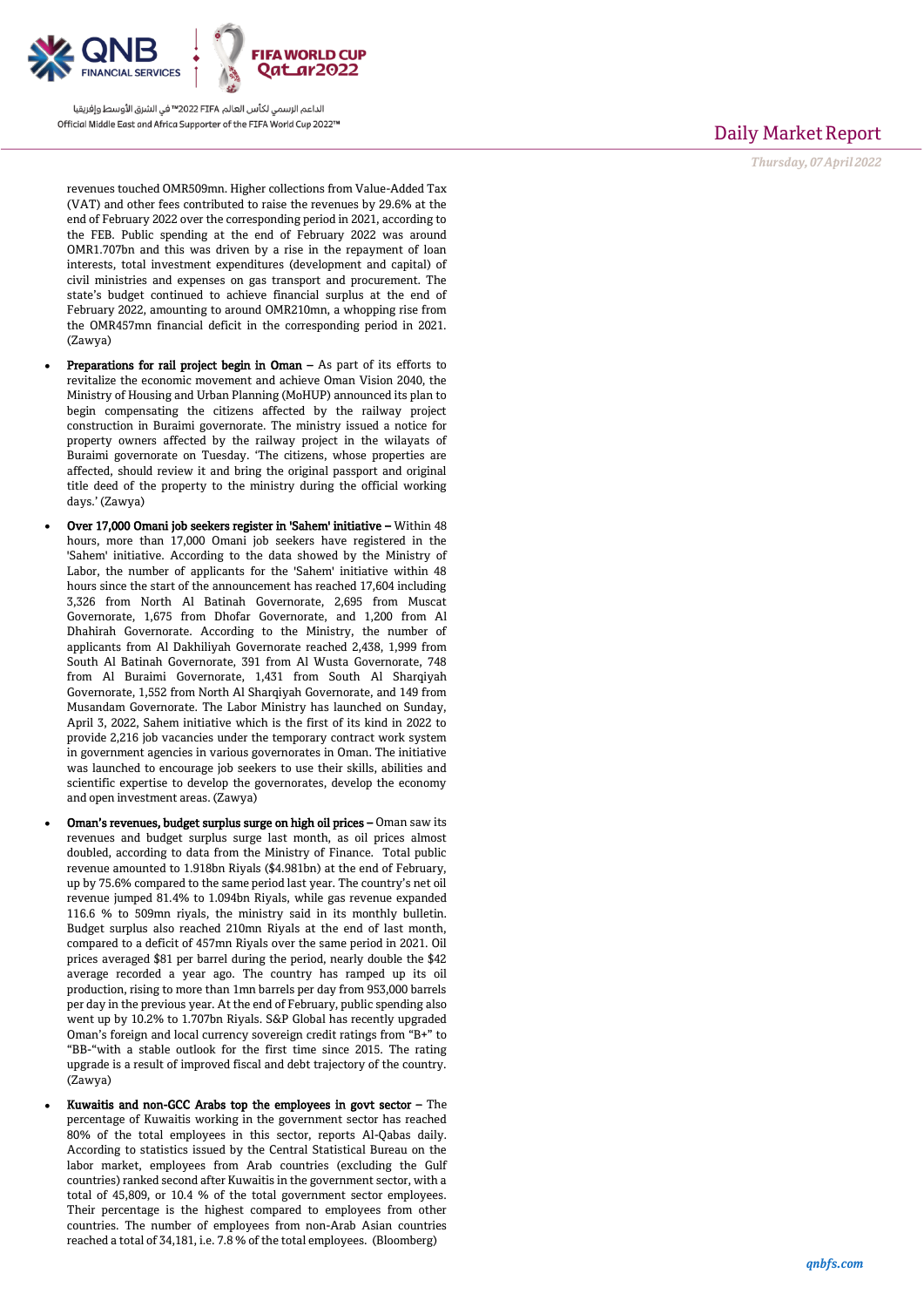

# Daily Market Report

*Thursday, 07April 2022*

### *Rebased Performance*



*Daily Index Performance*



*Source: Bloomberg*

#### *Source: Bloomberg*

| <b>Asset/Currency Performance</b>                   | Close ( \$) | 1D%   | WTD%  | YTD%  |  |  |
|-----------------------------------------------------|-------------|-------|-------|-------|--|--|
| Gold/Ounce                                          | 1,928.29    | 0.2   | 0.1   | 5.4   |  |  |
| Silver/Ounce                                        | 24.44       | 0.5   | (0.8) | 4.9   |  |  |
| Crude Oil (Brent)/Barrel (FM Future)                | 104.27      | (2.2) | (0.1) | 34.1  |  |  |
| Crude Oil (WTI)/Barrel (FM Future)                  | 99.38       | (2.5) | 0.1   | 32.1  |  |  |
| Natural Gas (Henry Hub)/MMBtu                       | 5.95        | 0.0   | 10.2  | 69.4  |  |  |
| LPG Propane (Arab Gulf)/Ton                         | 133.00      | 0.0   | (3.0) | 18.5  |  |  |
| LPG Butane (Arab Gulf)/Ton                          | 143.00      | 0.0   | (2.9) | 2.7   |  |  |
| Euro                                                | 1.09        | (0.0) | (1.3) | (4.1) |  |  |
| Yen                                                 | 123.75      | 0.1   | 1.0   | 7.5   |  |  |
| GBP                                                 | 1.31        | (0.0) | (0.3) | (3.4) |  |  |
| <b>CHF</b>                                          | 1.07        | (0.4) | (0.8) | (2.2) |  |  |
| <b>AUD</b>                                          | 0.75        | (0.5) | 0.6   | 3.8   |  |  |
| <b>USD Index</b>                                    | 99.53       | 0.1   | 0.9   | 4.0   |  |  |
| $RUB*$                                              | 118.69      | 0.0   | 0.0   | 58.9  |  |  |
| <b>BRL</b>                                          | 0.21        | (1.0) | (0.8) | 18.6  |  |  |
| Source: Bloomberg (*Market was closed on Wednesday) |             |       |       |       |  |  |

*Source: Bloomberg (\*Market was closed on Wednesday)*

| <b>Global Indices Performance</b>                                                                                             | <b>Close</b> | 1D%*  | WTD%* | YTD%*  |
|-------------------------------------------------------------------------------------------------------------------------------|--------------|-------|-------|--------|
| <b>MSCI</b> World Index                                                                                                       | 3,049.39     | 0.0   | (0.3) | (5.6)  |
| DJ Industrial                                                                                                                 | 34,350.60    | (0.8) | (1.3) | (5.5)  |
| S&P 500                                                                                                                       | 4,467.68     | (1.3) | (1.7) | (6.3)  |
| NASDAQ 100                                                                                                                    | 13,851.69    | (2.5) | (2.9) | (11.5) |
| STOXX 600                                                                                                                     | 455.70       | (1.7) | (1.8) | (10.5) |
| <b>DAX</b>                                                                                                                    | 14,145.88    | (2.0) | (3.3) | (14.2) |
| <b>FTSE 100</b>                                                                                                               | 7,573.43     | (0.6) | 0.2   | (0.9)  |
| <b>CAC 40</b>                                                                                                                 | 6,498.34     | (2.3) | (4.0) | (13.0) |
| Nikkei                                                                                                                        | 27,350.30    | (1.7) | (2.1) | (11.6) |
| <b>MSCI EM</b>                                                                                                                | 1,156.75     | 0.0   | 1.0   | (6.1)  |
| <b>SHANGHAI SE Composite</b>                                                                                                  | 3,283.43     | 0.1   | 0.1   | (9.8)  |
| <b>HANG SENG</b>                                                                                                              | 22,080.52    | (1.9) | 0.1   | (6.1)  |
| <b>BSE SENSEX</b>                                                                                                             | 59,610.41    | (1.7) | 0.5   | 0.3    |
| Bovespa                                                                                                                       | 1,17,898.62  | (1.8) | (2.9) | 33.2   |
| <b>RTS</b><br>the contract of the contract of the contract of the contract of the contract of the contract of the contract of | 1,030.53     | 2.6   | (0.3) | (35.4) |

*Source: Bloomberg (\*\$ adjusted returns)*